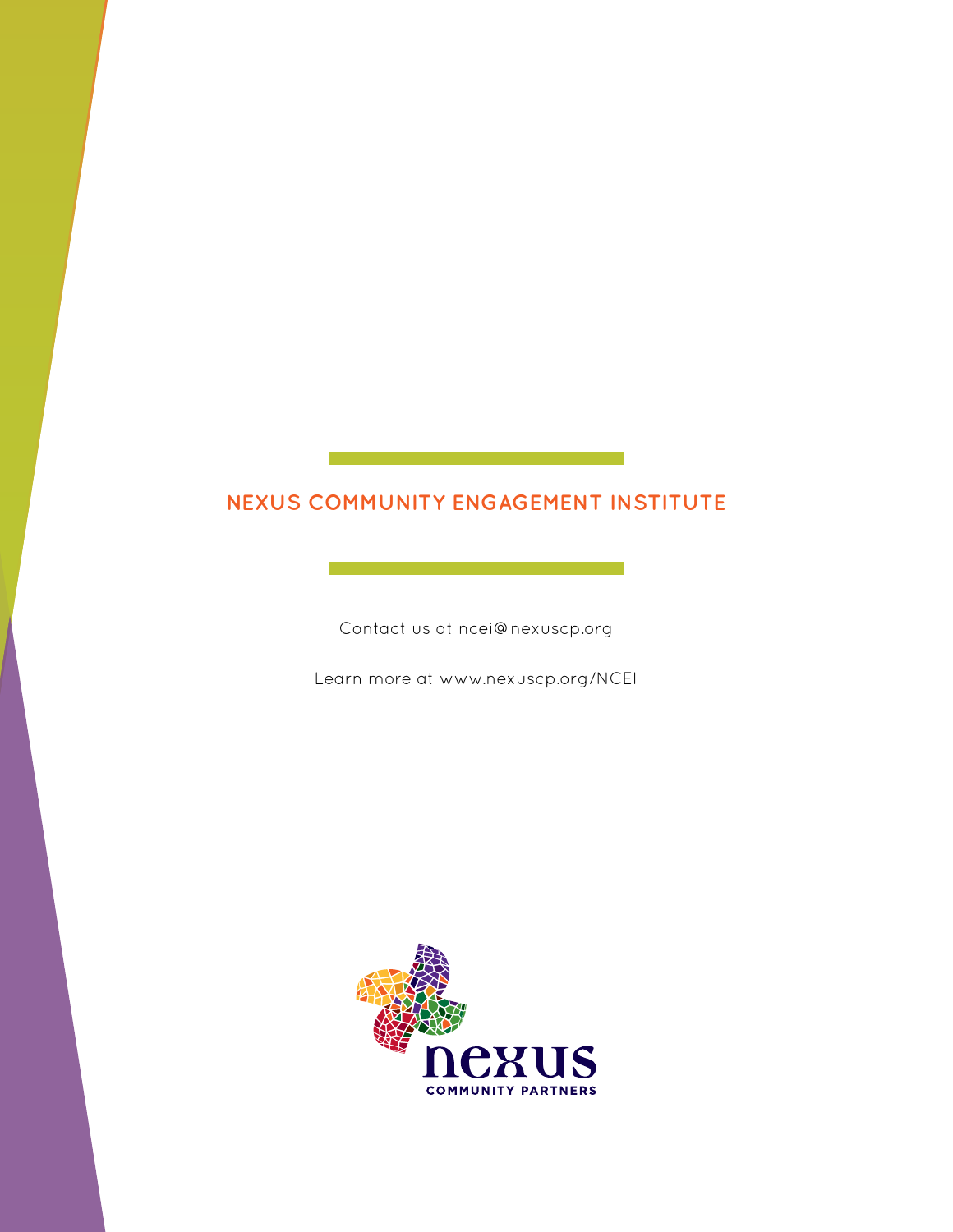

# **CREATING EQUITABLE & EFFECTIVE COMMUNITY ADVISORY STRUCTURES COMMUNITY VOICE & POWER**

## **NEXUS COMMUNITY ENGAGEMENT INSTITUTE**

**(NCEI)** advances and strengthens communities through equity-based community engagement, both in the Twin Cities region and around the country.

We believe all community members, especially those who have been historically oppressed and ignored, should be engaged in and have authorship of their lives and futures.

#### **THE ENGAGED LEARNING**

**SERIES** brings together community engagement practitioners and those looking to learn more about community engagement to learn from one another. We convene people around opportunities and challenges emerging in the field, as identified by attendees and community engagement practitioners.

**WWW.NEXUSCP.ORG/NCEI NCEI@NEXUSCP.ORG**

As our collective understanding of institutionalized racism and racial disparities grows, more and more public institutions are turning to community-led processes to inform their decisionmaking as one way to counteract institutionalized racism.

Community advisory committees (CACs) are a long-standing practice that agencies have deployed to inform and vet important decisions. Yet CACs have also been dismissed by many as window dressing—a shield for institutions to hide behind as they push forward their own ideas and agendas. But CACs can hold value when implemented in ways that shift power to the community.

Nexus Community Engagement Institute convened a group of institutional and community leaders at an Engaged Learning Series event to discuss how people working within systems can use the CAC model to advance community-defined priorities. This document is intended to help institutional staff understand the foundational work that must happen to ensure CACs can be a meaningful vehicle for infusing community voice into critically important decisions.

#### **GLOSSARY TERMS**

**INSTITUTION:** An organization founded for a social purpose, including government agencies, universities or school districts, hospitals/health care systems, and museums, etc.

**EQUITY:** Access to resources and opportunities, full participation in the life and well-being of the community, and self-determination in meeting fundamental needs.

#### **COMMUNITY ADVISORY**

**COMMITTEE:** Members of a designated community (defined by geography, race, culture, etc.) that an institution convenes to guide a decisionmaking process. The intent for a CAC is to provide space for community members to inform decision-making about a specific question, opportunity or emerging issue.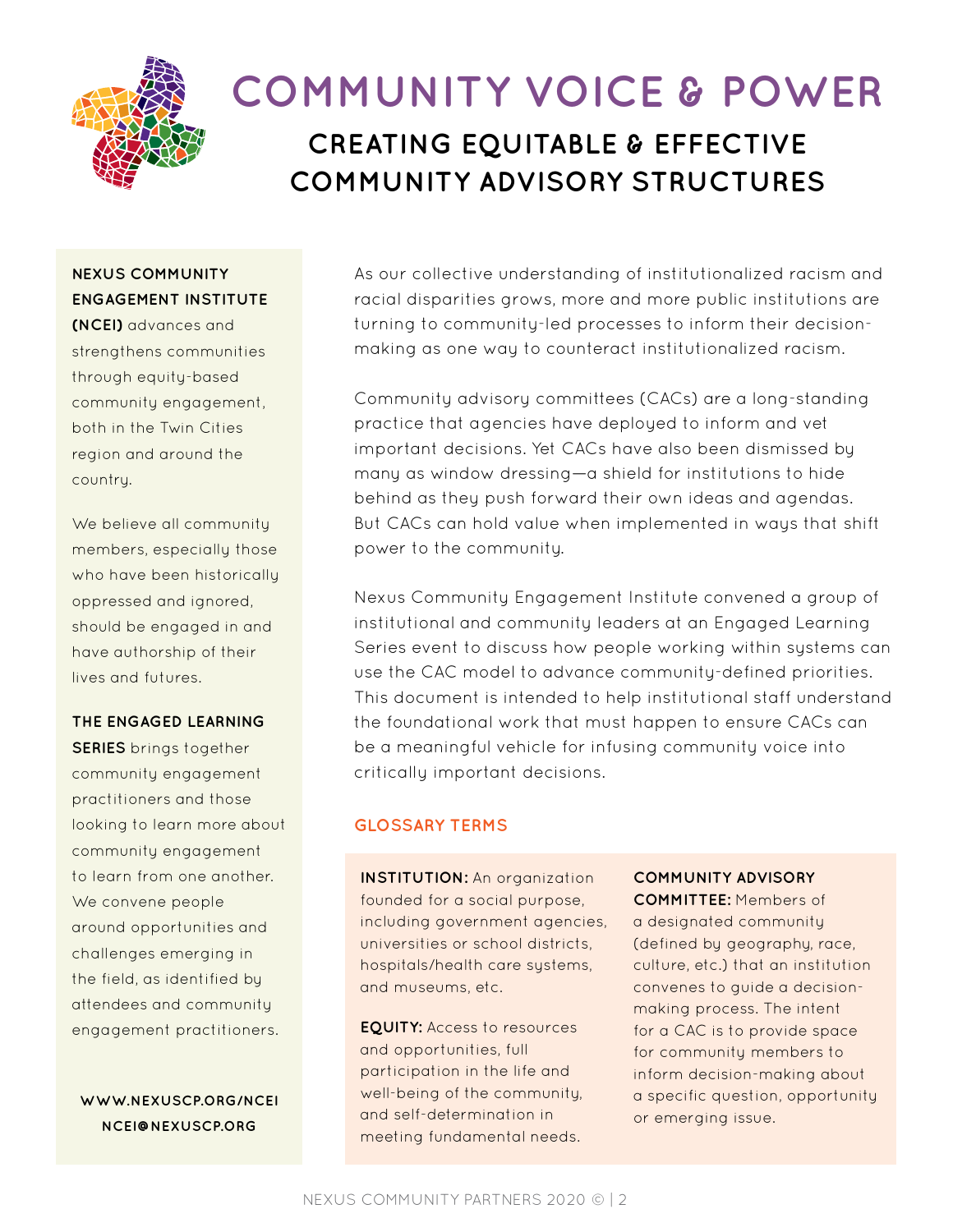#### *GLOSSARY TERMS CONTINUED*

**WHITE SURPREMACY:** The belief (conscious or subconscious) that white people are superior to Black, Indigenous and people of color, and that society and systems should operate under white behavioral and cultural norms. See Kenneth Jones and Tema Okun's [Characteristics of White](https://www.showingupforracialjustice.org/white-supremacy-culture-characteristics.html)  [Supremacy Culure.](https://www.showingupforracialjustice.org/white-supremacy-culture-characteristics.html)

**CULTURE:** Practices, beliefs, traditions and ways of knowing that create group cohesion and give people a vision across generations.

**DOMINANT CULTURE:** A culture that is valued and

reinforced above others within a particular society or entity in which multiple cultures are present (i.e., white dominant culture).

**COMMUNITY ENGAGEMENT:** A process that includes multiple techniques to promote the participation of residents in community life, especially those who are excluded and isolated, by engaging them in collective action to create a healthy community.

**POWER:** The ability to act for personal and community benefit and determine outcomes.

## **STARTING POINT: A LACK OF TRUST**

*"It's hard to balance engaging community because of the trauma and history of being burned."*

Because so many CAC processes have fallen short of community expectations, many community members have mixed or negative feelings about the continued use of this strategy. Only recently have agencies become more willing to publicly admit that institutional racism and white supremacy have been pervasive in historical and presentday decision-making. In addition, institutional decision-makers often view themselves as the experts on issues facing communities, dismissing community knowledge in favor

of their own perceived expertise. Poor communication, poor follow-up, and unclear lines of authority all contribute to a sense that CACs may not be spaces where community members can exercise their power.

Knowing that this is the starting place for community members and institutions alike, participants at the convening delved into deep conversation about what barriers to effectiveness still exist, and what changes in practice could help overcome them.

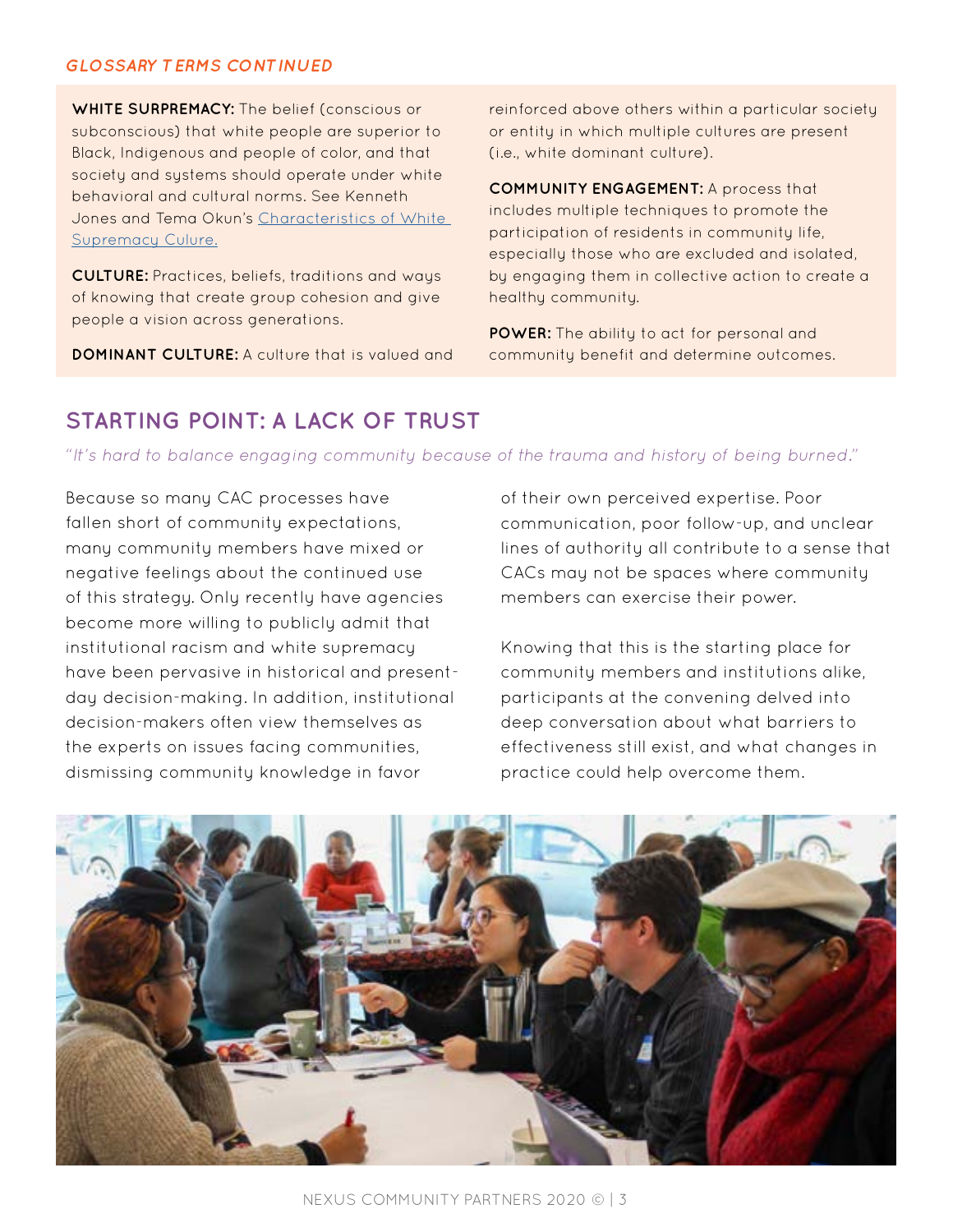## **CULTURE**

#### *"White supremacy needs to be addressed each time it comes up in any form."*

Organizational culture is difficult to shift without intention. Many institutions have maintained white dominant culture, even as more Black, Indigenous and people of color work within them. This dominant culture mindset means that white staff don't always know the ways in which they are causing harm, setting up exclusive practices, or reinforcing white supremacy. Most white staff within institutions have not been forced to honestly asses their own identity and how

#### **RECOMMENDED PRACTICES:**

- Require institutional staff to learn about and understand the history of trauma, exclusion and racism that shapes the community perspective about their agency.
- Value lived knowledge and experience alongside academic or institutional knowledge and experience.
- Put people who are reflective of community in charge of running engagement and give them decision-making power.
- Understand that the community is not a monolith. Staff chosen to run a process should possess an ability to integrate a diversity of community perspectives, not just those of their own community.
- Encourage staff to practice self-awareness and resiliency. Ask people to consider how their identity shapes their interactions and

it might contribute to their ways of working with community members. The result is that attempts to integrate community voice can often lead to tokenization and require assimilation to whiteness. In this environment, efforts to create a sense of belonging can actually feel exclusive to people who don't identify with the dominant culture. As one participant put it, institutional staff need to develop an "ability to show up in a community without retraumatizing" community members.

to develop the ability to recover when they are challenged.

- Value long-term relationships rather than prioritizing short-term outcomes. This is often described as valuing transformational rather than transactional interactions.
- Provide opportunities to reflect on what is learned from community, capture those lessons, create mechanisms to institutionalize new approaches, and communicate these approaches back to those in community who offered them to the institution.
- If a certain physical space is known to create barriers to trust, hold CAC meetings in neutral community spaces such as libraries, schools, churches or mosques.

### **POWER AND TRANSPARENCY**

*"The intent is never there, or things change with leadership and the intent falls through."*

There is a general lack of satisfaction with the transparency around the purpose, authority, and constraints of CAC processes. Participants noted that institutions often are not clear on the purpose of forming a CAC, which

results in community frustration over what is perceived as wasted time in the process. Along with purpose, it is important to set clear expectations of participants and to define what power CAC members have in influencing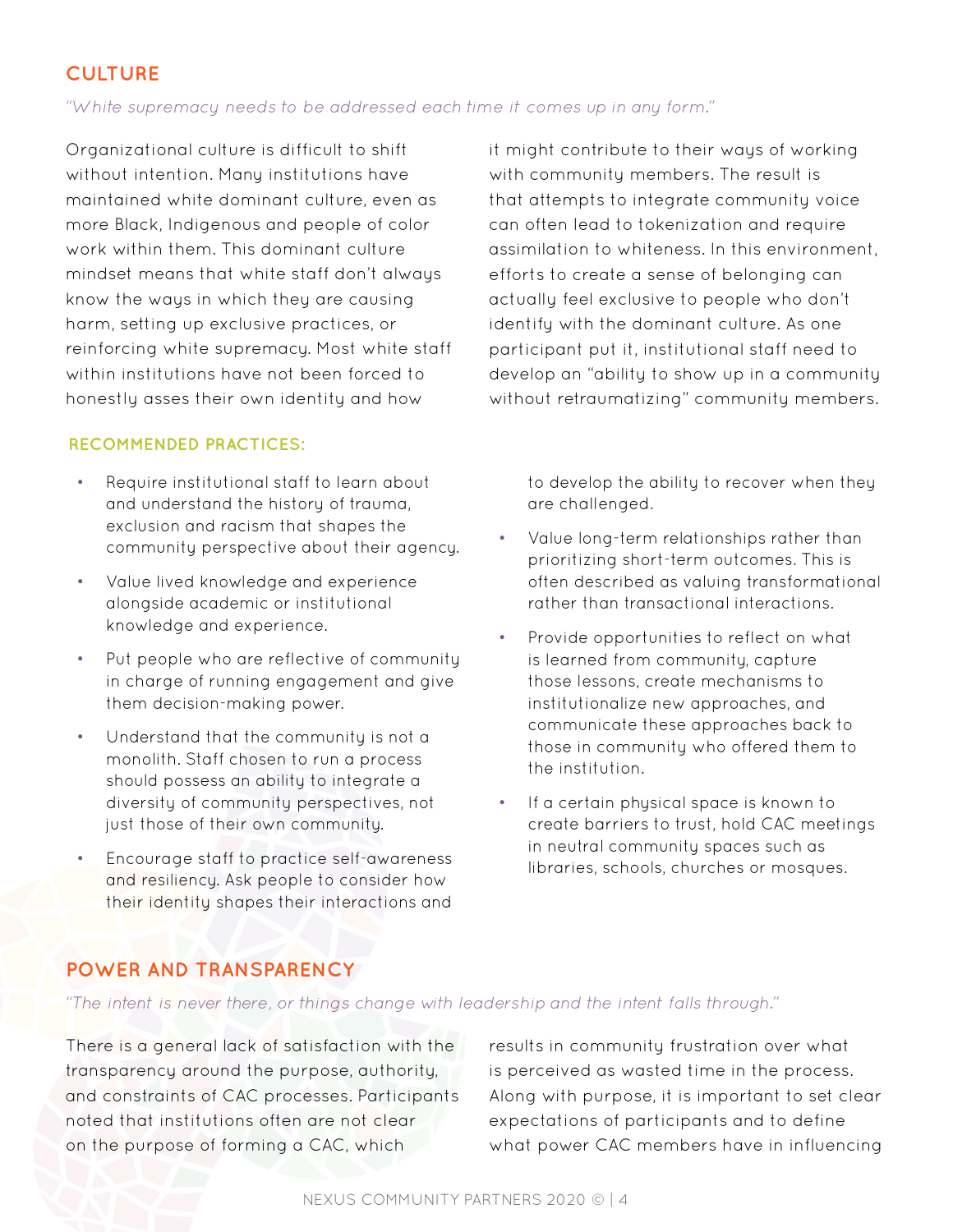final decisions. Too often, the end product is determined before forming a CAC, and the community engagement is a box to check off rather than a true influence on the process. Finally, the participants said that many times

#### **RECOMMENDED PRACTICES:**

- Ensure leadership is open to change, learning from criticism and discussion of past harm, and acting based on community input. These are the most critical elements to ensure a CAC can be successful.
- Avoid convening a CAC if critical decisions have already been made that limit the ability of community to influence the process. Ask questions like: Are CAC members creating the committee's agenda, or are they simply reacting to the institution's agenda? Are CAC members engaged in a dialogue that will influence a decision, or are they providing feedback or input on the institution's decision? Is the CAC created before the project is wholly defined, or are member being asked to work within an existing structure?
- Center community culture in the design of a CAC process from start to finish. Consider culturally-relevant practices, such as elevating the role of elders, engaging

there are inflexible constraints that limit a CAC's power—state or federal regulations, for example—and that those constraints should be well communicated to CAC members.

young people, honoring cultural foods and traditions, and making time for relationshipbuilding. Engaged community members can help define these practices.

- Outline at the outset what authority a CAC has, who will receive its recommendations, and how those recommendations will be incorporated into agency decision-making.
- Establish a continuous feedback loop between the final decision-maker(s) and the CAC so that members understand how their ideas influenced the process.
- Clarify any non-negotiable constraints that may present barriers before convening a CAC. Every member of a CAC should understand those constraints at the outset of the project.
- Make sure that all goals of the process are clearly stated—no goals should be kept secret from CAC members or the broader public.

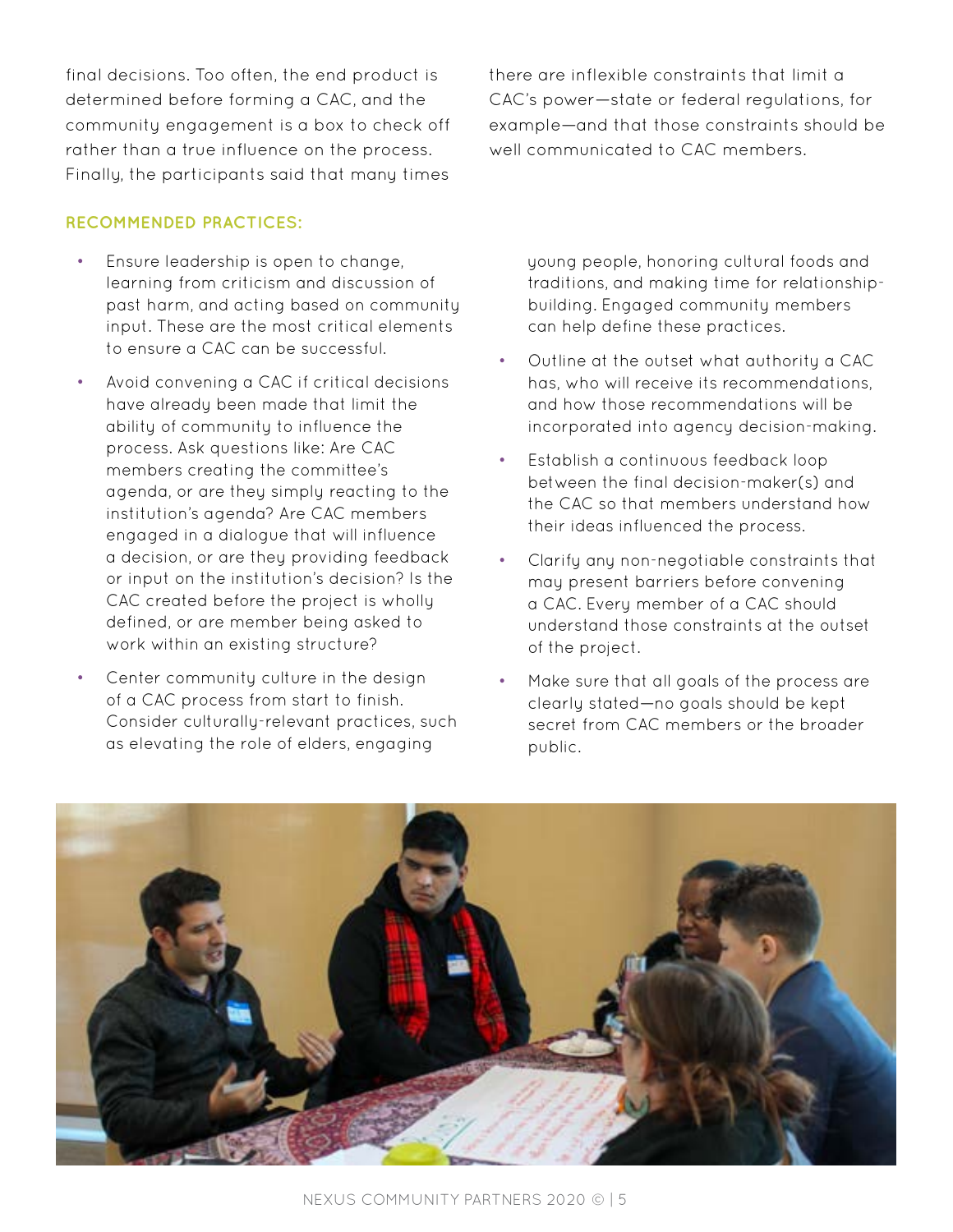

#### **POWER AND ACCESSIBILITY**

*"They don't give money and power; they give coffee and donuts."*

There are many ways community members can feel undervalued in a CAC process. CACs can often require regular participation over months or longer, which means that some people most affected by a decision will not be able to participate. For those who do engage, one commonly expressed frustration is that CAC members typically are not compensated for their participation, while institutional staff are. This can result in community members

feeling that their time, energy and knowledge are valued less than institutional staff members are valued. Family responsibilities, transportation barriers, or childcare issues may prevent participation in the process. To the extent that community members question their real power in the process, these barriers are more likely to prevent regular participation.

#### **RECOMMENDED PRACTICES:**

- Ask whether a CAC is the best way to engage the community in the decision at hand. Consult trusted community members in this decision. If staff do not have trusting relationships to consult, begin by building relationships with impacted community members to determine the best way forward.
- Offer other avenues of engagement, outside of the CAC process, through which

community members can meaningfully participate with less commitment.

- Offer flexible participation, in recognition that CAC members are contributing valuable time to the process.
- Budget for community engagement and offer stipends for participation.
- Choose central community spaces for CAC